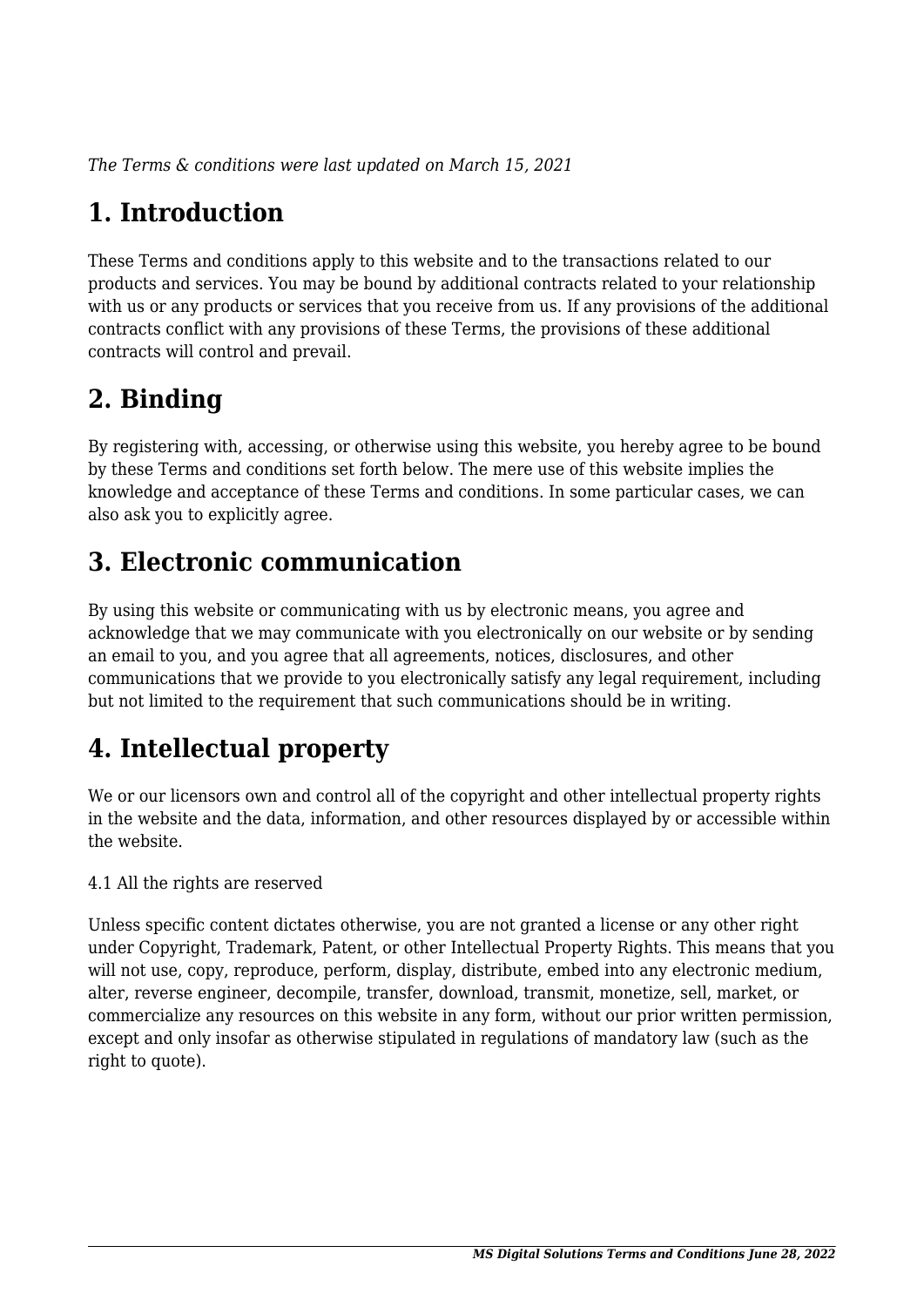## **5. Newsletter**

Notwithstanding the foregoing, you may forward our newsletter in the electronic form to others who may be interested in visiting our website.

# **6. Third-party property**

Our website may include hyperlinks or other references to other party's websites. We do not monitor or review the content of other party's websites which are linked to from this website. Products or services offered by other websites shall be subject to the applicable Terms and Conditions of those third parties. Opinions expressed or material appearing on those websites are not necessarily shared or endorsed by us.

We will not be responsible for any privacy practices or content of these sites. You bear all risks associated with the use of these websites and any related third-party services. We will not accept any responsibility for any loss or damage in whatever manner, however caused, resulting from your disclosure to third parties of personal information.

#### **7. Responsible use**

By visiting our website, you agree to use it only for the purposes intended and as permitted by these Terms, any additional contracts with us, and applicable laws, regulations, and generally accepted online practices and industry guidelines. You must not use our website or services to use, publish or distribute any material which consists of (or is linked to) malicious computer software; use data collected from our website for any direct marketing activity, or conduct any systematic or automated data collection activities on or in relation to our website.

Engaging in any activity that causes, or may cause, damage to the website or that interferes with the performance, availability, or accessibility of the website is strictly prohibited.

## **8. Registration**

You may register for an account with our website. During this process, you may be required to choose a password. You are responsible for maintaining the confidentiality of passwords and account information and agree not to share your passwords, account information, or secured access to our website or services with any other person. You must not allow any other person to use your account to access the website because you are responsible for all activities that occur through the use of your passwords or accounts. You must notify us immediately if you become aware of any disclosure of your password.

After account termination, you will not attempt to register a new account without our permission.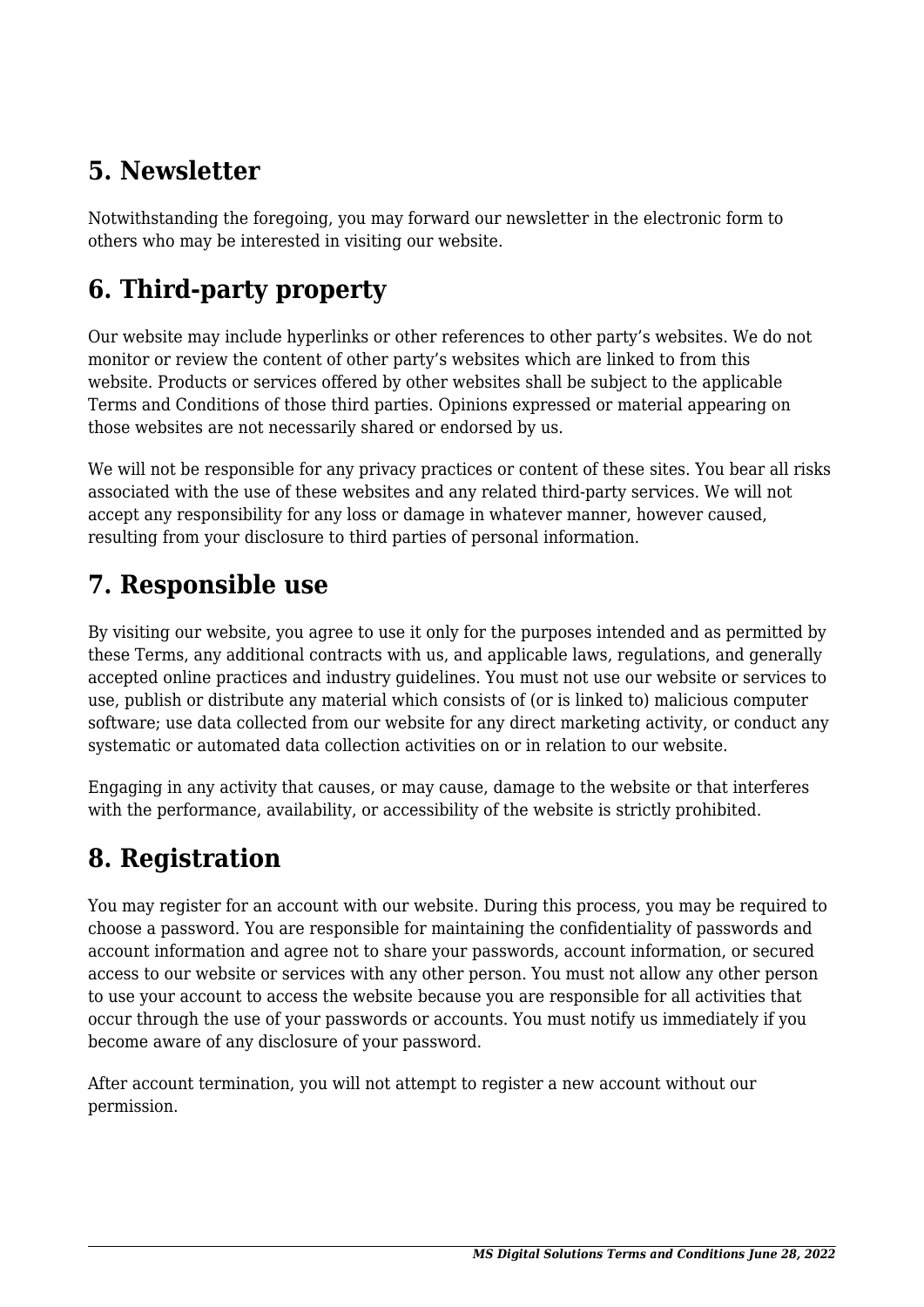## **9. Refund and Return policy**

#### 9.1 Right of withdrawal

You have the right to withdraw from this contract within 14 days without giving any reason.

The withdrawal period will expire after 14 days from the day of the conclusion of the contract.

To exercise the right of withdrawal, you must inform us of your decision to withdraw from this contract by an unequivocal statement (for example a letter sent by post, fax, or email). Our contact details can be found below. You may use the attached model [withdrawal form](https://msdigitalsolutions.com/wp-content/uploads/complianz/withdrawal-forms/withdrawal-form-en.pdf), but it is not obligatory.

If you use this option, we will communicate to you an acknowledgement of receipt of such a withdrawal on a durable medium (for example by email) without delay.

To meet the withdrawal deadline, it is sufficient for you to send your communication concerning your exercise of the right of withdrawal before the withdrawal period has expired.

#### 9.2 Effects of withdrawal

If you withdraw from this contract, we shall reimburse you all payments received from you, including the costs of delivery (with the exception of the supplementary costs resulting from your choice of a type of delivery other than the least expensive type of standard delivery offered by us), without undue delay and in any event not later than 14 days from the day on which we are informed about your decision to withdraw from this contract. We will carry out such reimbursement using the same means of payment as you used for the initial transaction unless you have expressly agreed otherwise; in any event, you will not incur any fees as a result of such reimbursement.

If you requested to begin the performance of services during the withdrawal period, you shall pay us an amount which is in proportion to what has been provided until you have communicated to us your withdrawal from this contract, in comparison with the full coverage of the contract.

Please note that there are some legal exceptions to the right to withdraw, and some items can therefore not be returned or exchanged. We will let you know if this applies in your particular case.

#### **10. Content posted by you**

We may provide various open communication tools on our website, such as blog comments, blog posts, forums, message boards, ratings and reviews, and various social media services. It might not be feasible for us to screen or monitor all content that you or others may share or submit on or through our website. However, we reserve the right to review the content and to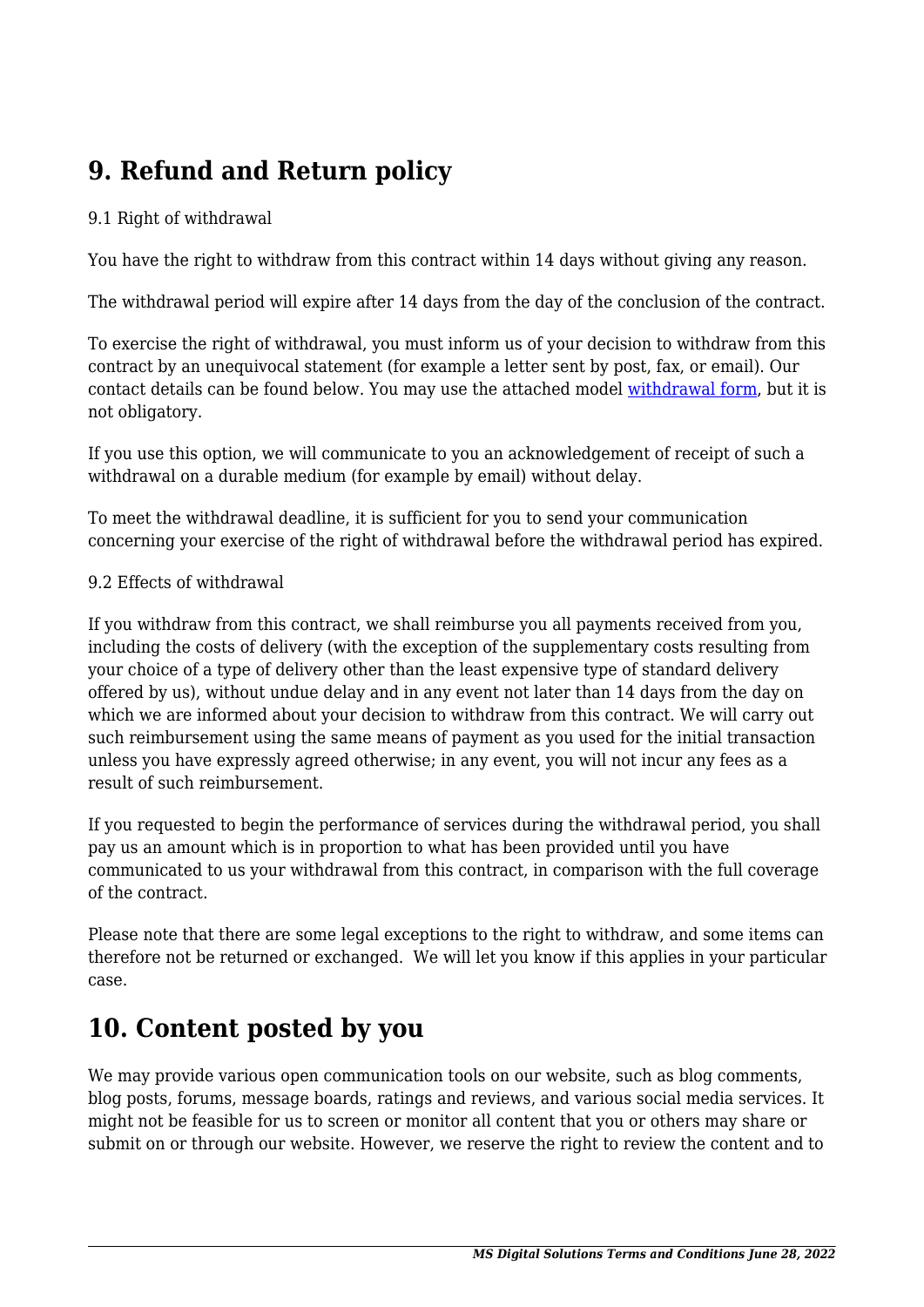monitor all use of and activity on our website, and remove or reject any content in our sole discretion. By posting information or otherwise using any open communication tools as mentioned, you agree that your content will comply with these Terms and Conditions and must not be illegal or unlawful or infringe any person's legal rights.

# **11. Idea submission**

Do not submit any ideas, inventions, works of authorship, or other information that can be considered your own intellectual property that you would like to present to us unless we have first signed an agreement regarding the intellectual property or a non-disclosure agreement. If you disclose it to us absent such written agreement, you grant to us a worldwide, irrevocable, non-exclusive, royalty-free license to use, reproduce, store, adapt, publish, translate and distribute your content in any existing or future media.

## **12. Termination of use**

We may, in our sole discretion, at any time modify or discontinue access to, temporarily or permanently, the website or any Service thereon. You agree that we will not be liable to you or any third party for any such modification, suspension or discontinuance of your access to, or use of, the website or any content that you may have shared on the website. You will not be entitled to any compensation or other payment, even if certain features, settings, and/or any Content you have contributed or have come to rely on, are permanently lost. You must not circumvent or bypass, or attempt to circumvent or bypass, any access restriction measures on our website.

## **13. Warranties and liability**

Nothing in this section will limit or exclude any warranty implied by law that it would be unlawful to limit or to exclude. This website and all content on the website are provided on an "as is" and "as available" basis and may include inaccuracies or typographical errors. We expressly disclaim all warranties of any kind, whether express or implied, as to the availability, accuracy, or completeness of the Content. We make no warranty that:

- this website or our content will meet your requirements:
- this website will be available on an uninterrupted, timely, secure, or error-free basis.

Nothing on this website constitutes or is meant to constitute, legal, financial or medical advice of any kind. If you require advice you should consult an appropriate professional.

The following provisions of this section will apply to the maximum extent permitted by applicable law and will not limit or exclude our liability in respect of any matter which it would be unlawful or illegal for us to limit or to exclude our liability. In no event will we be liable for any direct or indirect damages (including any damages for loss of profits or revenue, loss or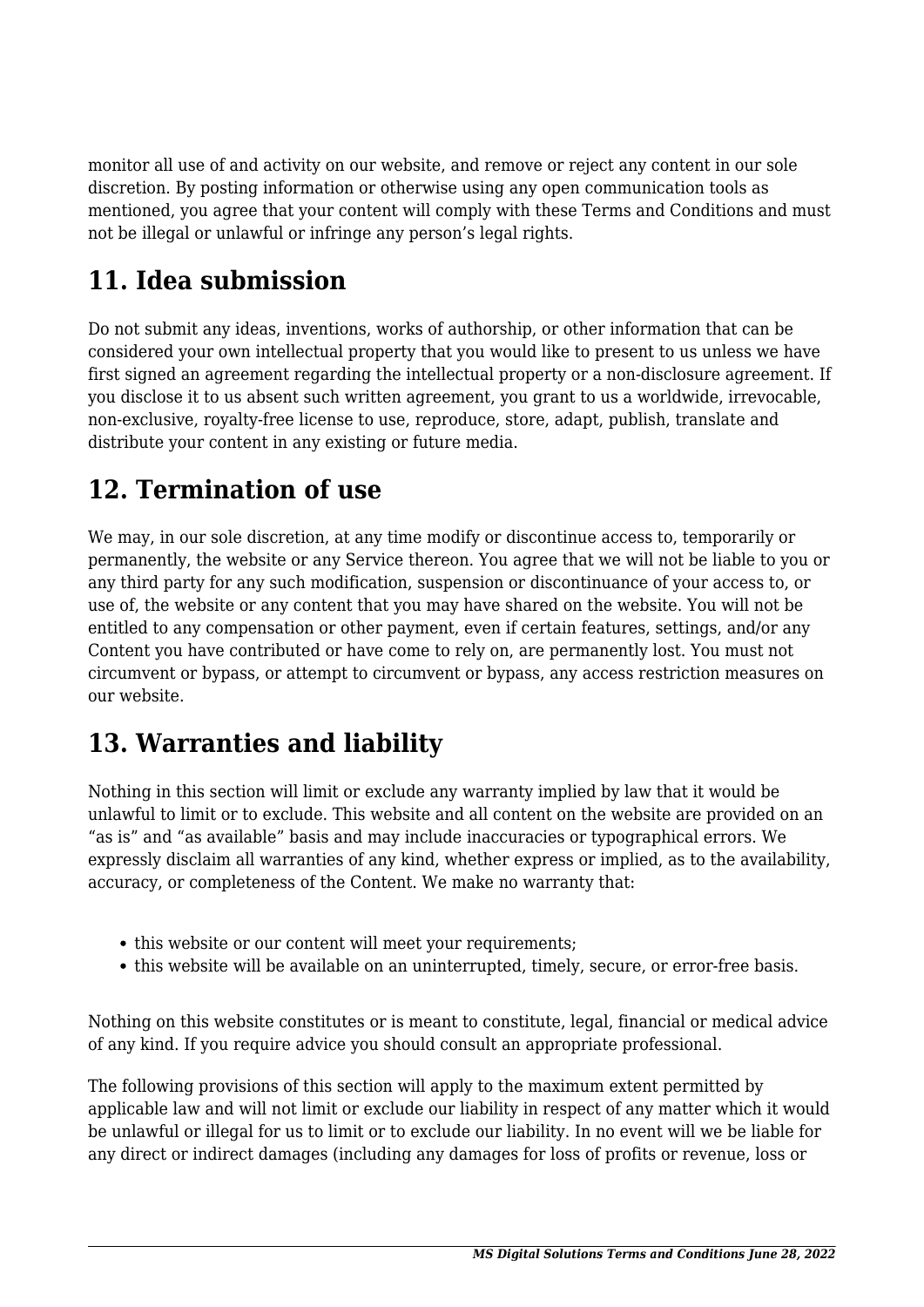corruption of data, software or database, or loss of or harm to property or data) incurred by you or any third party, arising from your access to, or use of, our website.

Except to the extent any additional contract expressly states otherwise, our maximum liability to you for all damages arising out of or related to the website or any products and services marketed or sold through the website, regardless of the form of legal action that imposes liability (whether in contract, equity, negligence, intended conduct, tort or otherwise) will be limited to the total price that you paid to us to purchase such products or services or use the website. Such limit will apply in the aggregate to all of your claims, actions and causes of action of every kind and nature.

## **14. Privacy**

To access our website and/or services, you may be required to provide certain information about yourself as part of the registration process. You agree that any information you provide will always be accurate, correct, and up to date.

We have developed a policy to address any privacy concerns you may have. For more information, please see our [Privacy Statement](https://msdigitalsolutions.com/privacy-statement/?cmplz_region_redirect=true) and our [Cookie Policy](https://msdigitalsolutions.com/cookie-policy/?cmplz_region_redirect=true).

## **15. Export restrictions / Legal compliance**

Access to the website from territories or countries where the Content or purchase of the products or Services sold on the website is illegal is prohibited. You may not use this website in violation of export laws and regulations of United States.

## **16. Assignment**

You may not assign, transfer or sub-contract any of your rights and/or obligations under these Terms and conditions, in whole or in part, to any third party without our prior written consent. Any purported assignment in violation of this Section will be null and void.

## **17. Breaches of these Terms and conditions**

Without prejudice to our other rights under these Terms and Conditions, if you breach these Terms and Conditions in any way, we may take such action as we deem appropriate to deal with the breach, including temporarily or permanently suspending your access to the website, contacting your internet service provider to request that they block your access to the website, and/or commence legal action against you.

# **18. Indemnification**

You agree to indemnify, defend and hold us harmless, from and against any and all claims, liabilities, damages, losses and expenses, relating to your violation of these Terms and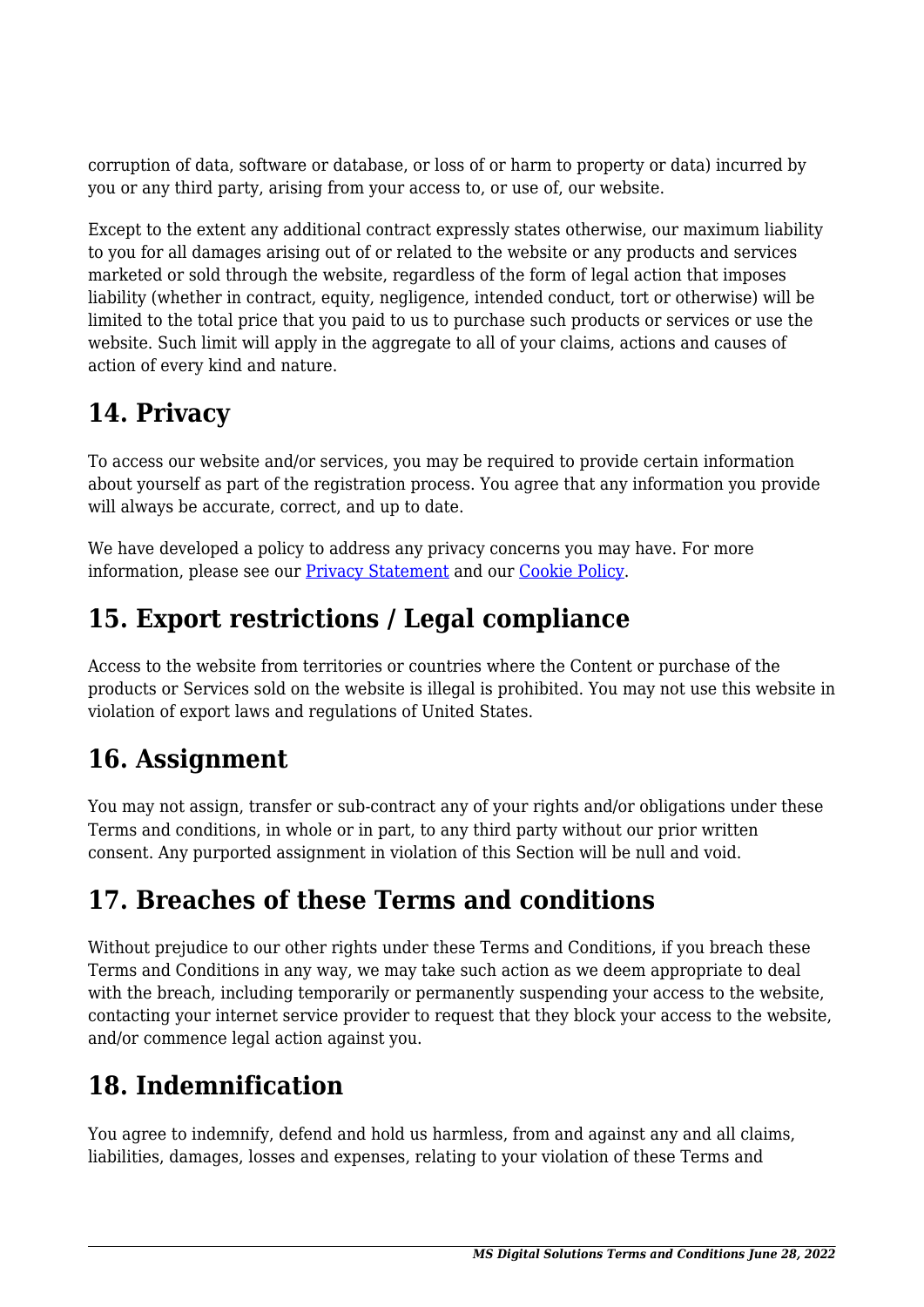conditions, and applicable laws, including intellectual property rights and privacy rights. You will promptly reimburse us for our damages, losses, costs and expenses relating to or arising out of such claims.

#### **19. Waiver**

Failure to enforce any of the provisions set out in these Terms and Conditions and any Agreement, or failure to exercise any option to terminate, shall not be construed as waiver of such provisions and shall not affect the validity of these Terms and Conditions or of any Agreement or any part thereof, or the right thereafter to enforce each and every provision.

#### **20. Language**

These Terms and Conditions will be interpreted and construed exclusively in English. All notices and correspondence will be written exclusively in that language.

## **21. Entire agreement**

These Terms and Conditions, together with our [privacy statement](https://msdigitalsolutions.com/privacy-statement/?cmplz_region_redirect=true) and [cookie policy,](https://msdigitalsolutions.com/cookie-policy/?cmplz_region_redirect=true) constitute the entire agreement between you and MS Digital Solutions LLC. in relation to your use of this website.

## **22. Updating of these Terms and conditions**

We may update these Terms and Conditions from time to time. It is your obligation to periodically check these Terms and Conditions for changes or updates. The date provided at the beginning of these Terms and Conditions is the latest revision date. Changes to these Terms and Conditions will become effective upon such changes being posted to this website. Your continued use of this website following the posting of changes or updates will be considered notice of your acceptance to abide by and be bound by these Terms and Conditions.

## **23. Choice of Law and Jurisdiction**

These Terms and Conditions shall be governed by the laws of United States. Any disputes relating to these Terms and Conditions shall be subject to the jurisdiction of the courts of United States. If any part or provision of these Terms and Conditions is found by a court or other authority to be invalid and/or unenforceable under applicable law, such part or provision will be modified, deleted and/or enforced to the maximum extent permissible so as to give effect to the intent of these Terms and Conditions. The other provisions will not be affected.

# **24. Contact information**

This website is owned and operated by MS Digital Solutions LLC..